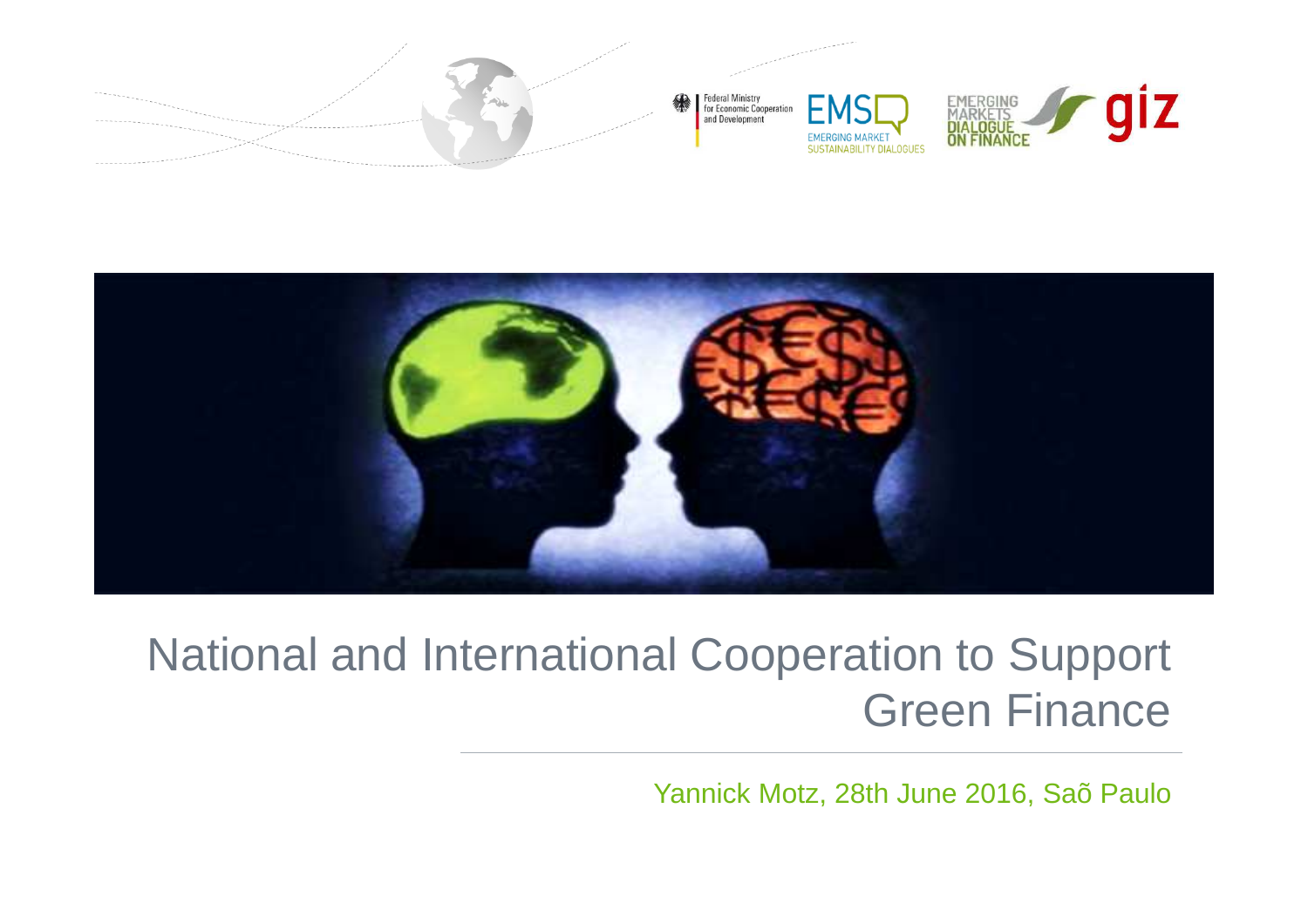

## Emerging Markets Dialogue on Green Finance

#### **OBJECTIVE:**

 Redirect capital flows away from assets and projects that deplete natural capital towards eco-friendly investments.

#### **Approach:**

 Work with financial institutions from G20 economies to integrate environmental indicators in lending and investment decisions, product development and risk management.

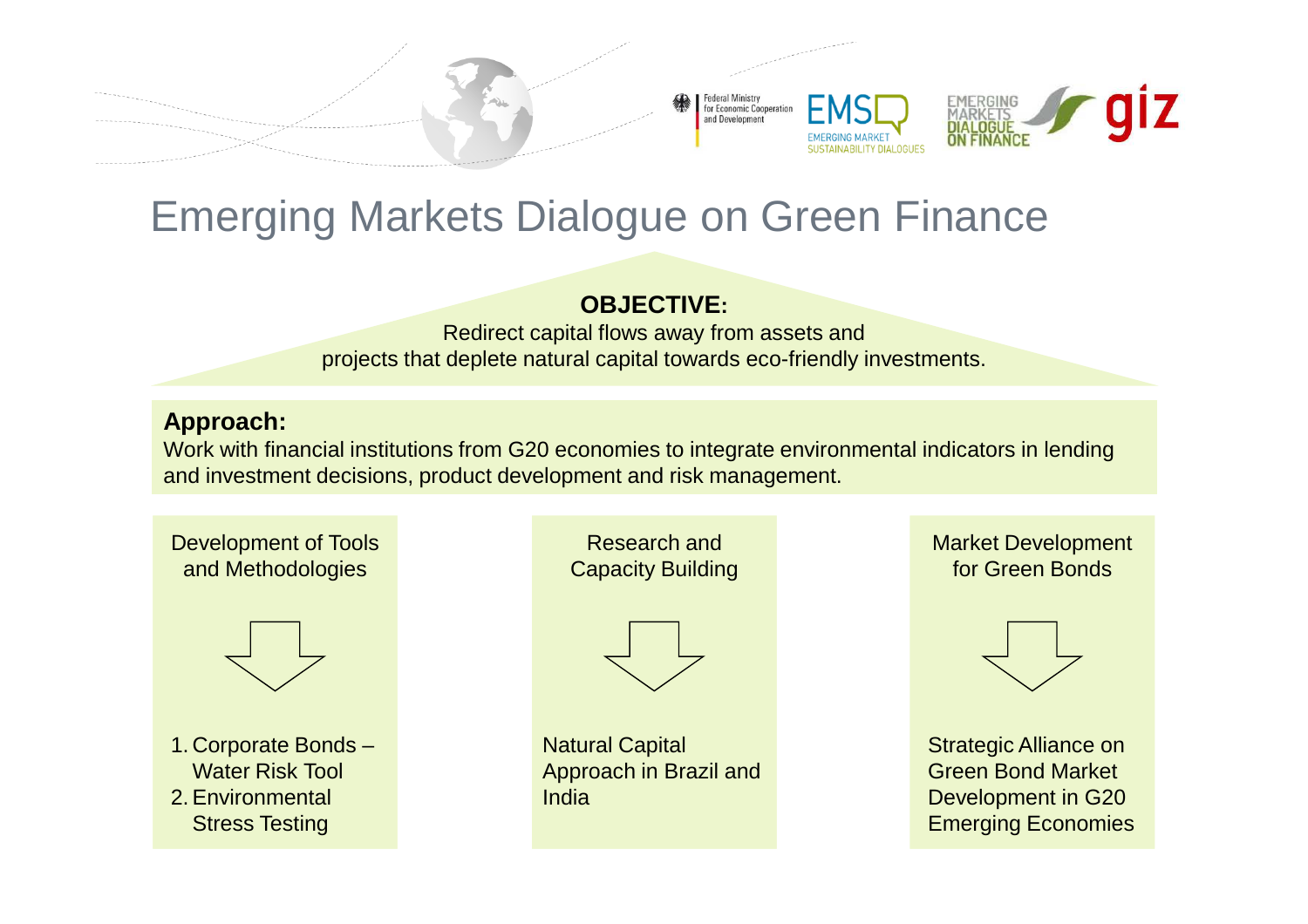



#### **Goal:**

 Develop and test an analytical framework and model that allows banks to assess the potential impact of environmental shocks on the performance of their corporate loan portfolio.



3-5 **drought scenarios** per focus country (Mexico, Brazil, China, US) that simulate the impact of drought on water availability, taking into account local water infrastructure.



**Model to estimate the effects of drought on up to 8-12 industries** in country reflecting direct and indirect impacts as well as macro-economic feedbacks/political decisions.



Model that **links drought impacts to drivers of corporate credit quality** (such as profitability, leverage) and can be plugged into or inform banks' internal stress testing models.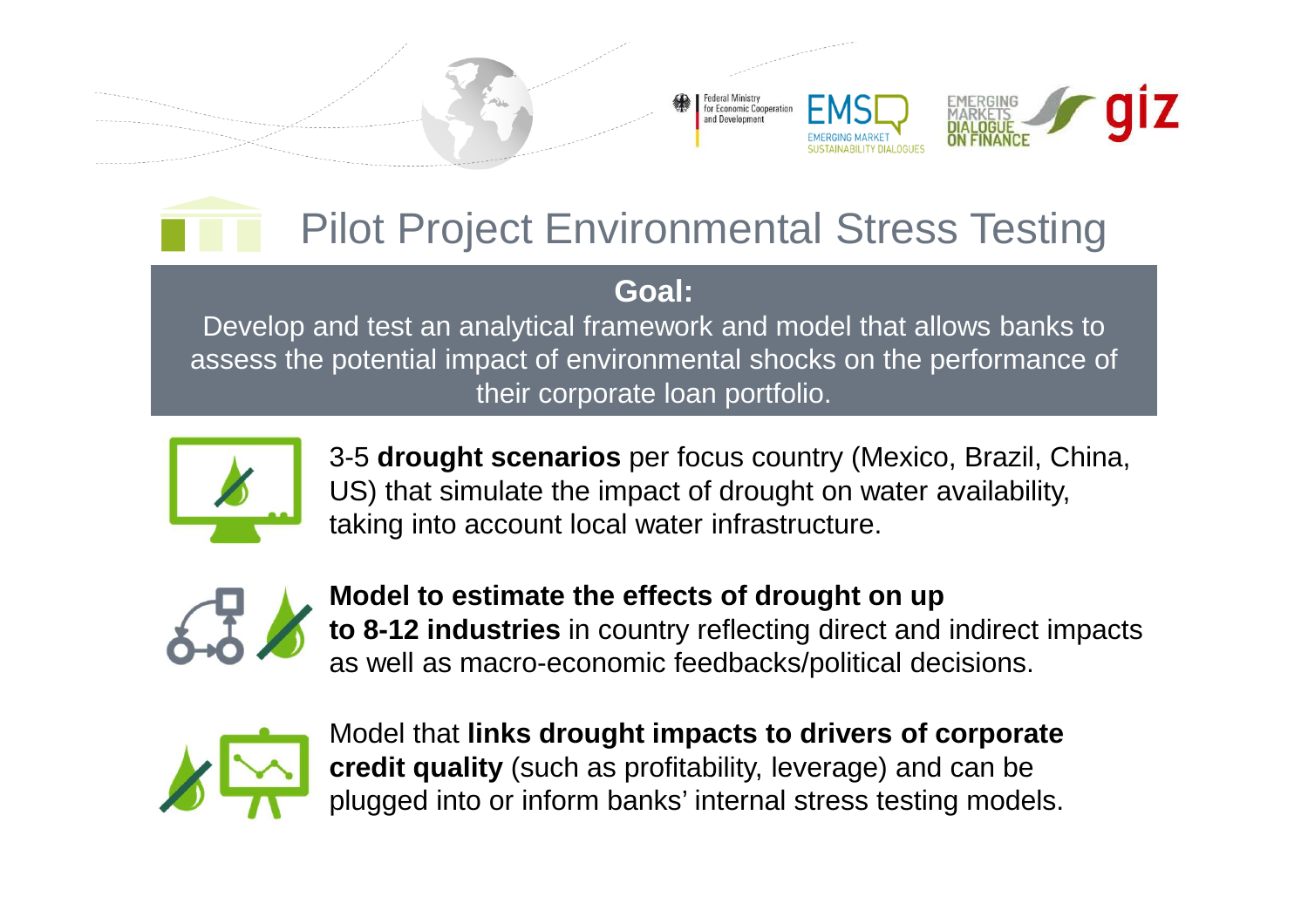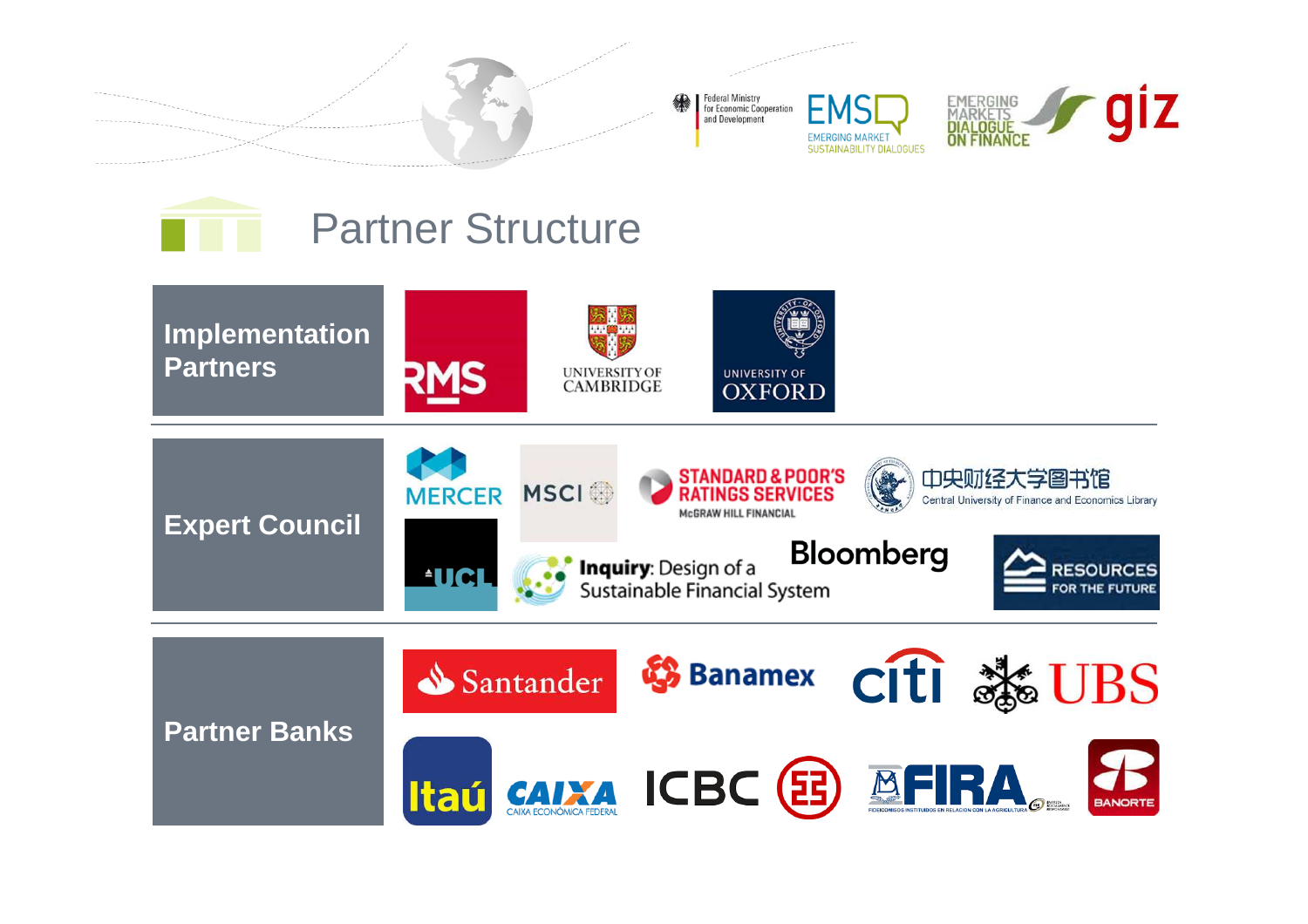



#### Strategic Alliance between GIZ and SEB on

Green Bond Market Development in G20 Emerging Economies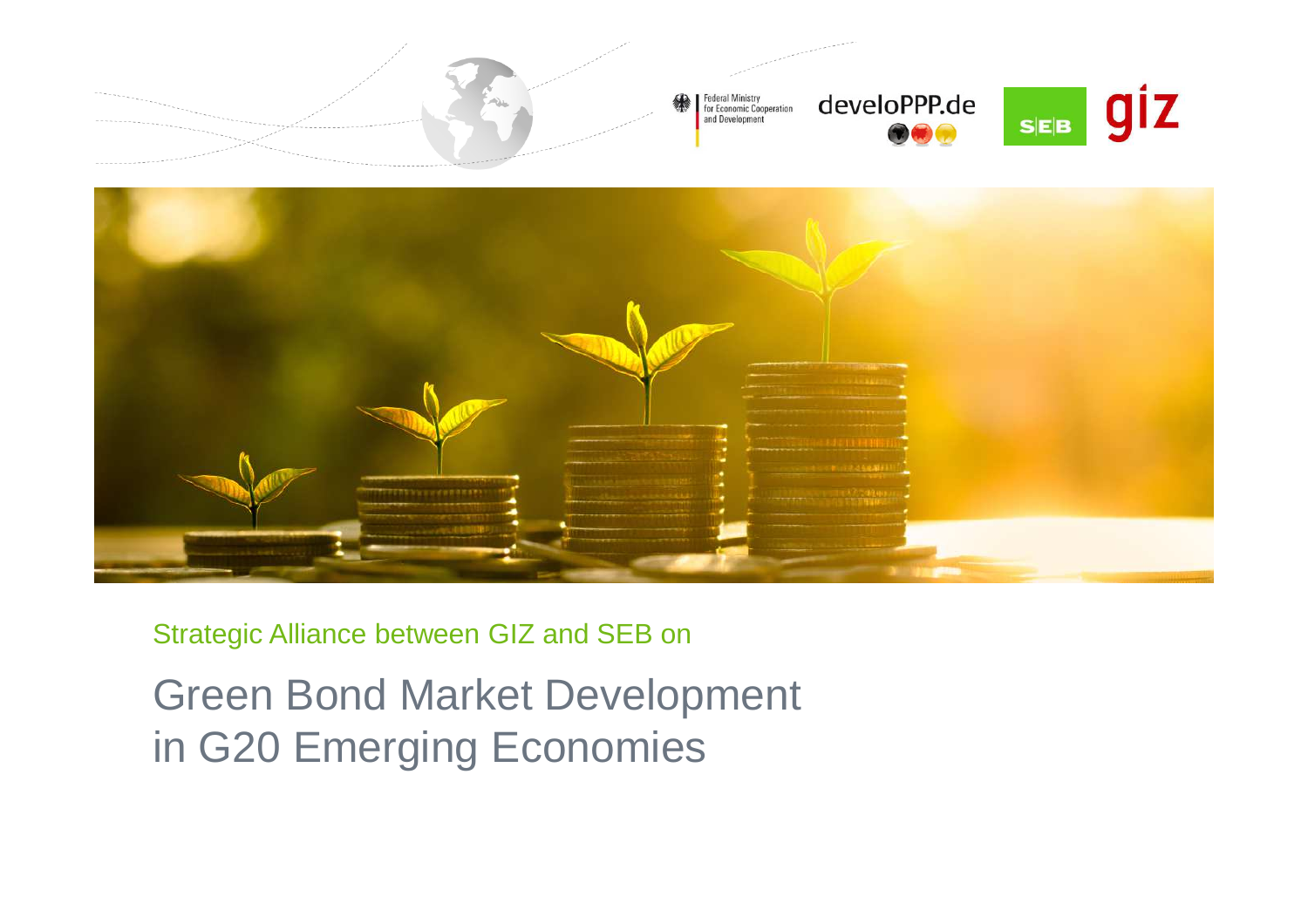



**Objective: Support and foster the development of efficient, prosperous and sustainable green bond markets in G20 emerging economies.**

| <b>Policymakers</b><br>and Regulators                                                        | <b>Domestic</b><br>second opinion<br>providers                                                                      | <b>Domestic</b><br><b>Issuers</b>                                                                                                              | (Institutional)<br><b>Investors</b>                                                                       |  |
|----------------------------------------------------------------------------------------------|---------------------------------------------------------------------------------------------------------------------|------------------------------------------------------------------------------------------------------------------------------------------------|-----------------------------------------------------------------------------------------------------------|--|
| Support in the<br>adaptation and<br>enhancement of a<br>conducive<br>regulatory<br>framework | Enable the delivery<br>of second opinions<br>based on the<br>highest certification<br>and verification<br>standards | <b>Transfer knowledge</b><br>on green bonds as<br>(re)financing tool<br>and offer tailored<br>support for<br>exemplary green<br>bond issuances | Provide in-depth<br>knowledge and<br>tailored advice on<br>the opportunities<br>offered by green<br>bonds |  |

#### **Demand Driven Multi-Stakeholder Approach**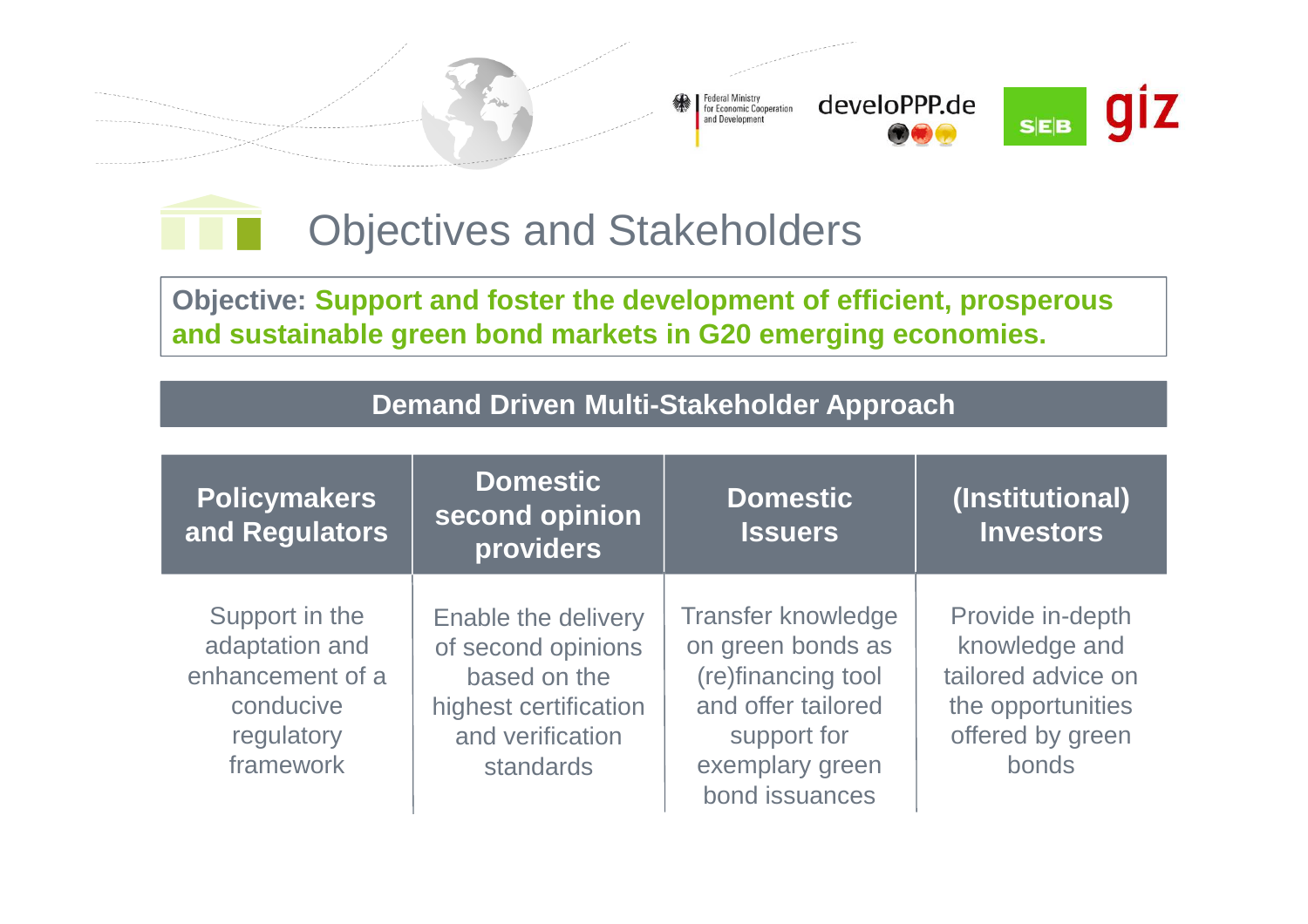





- • Capacity building for local investors, potential issuers and financial institutions.
- •Sector specific workshops



•Training of potential (academic) Second Opinion Provider(s).



• Tailored advice and support including project selection, setup of impact monitoring systems, investor communication, etc.



• International experience on development of conducive regulatory framework.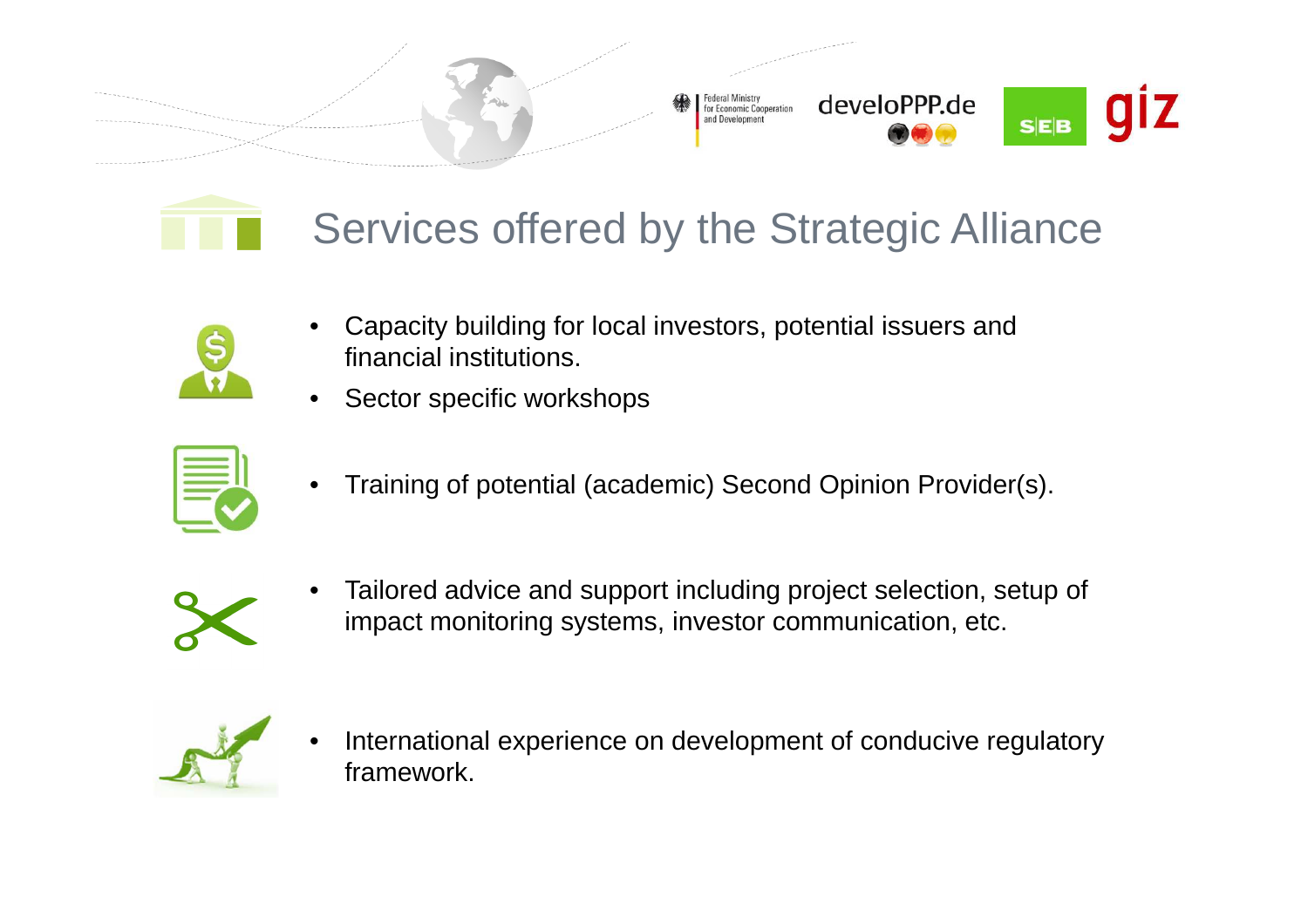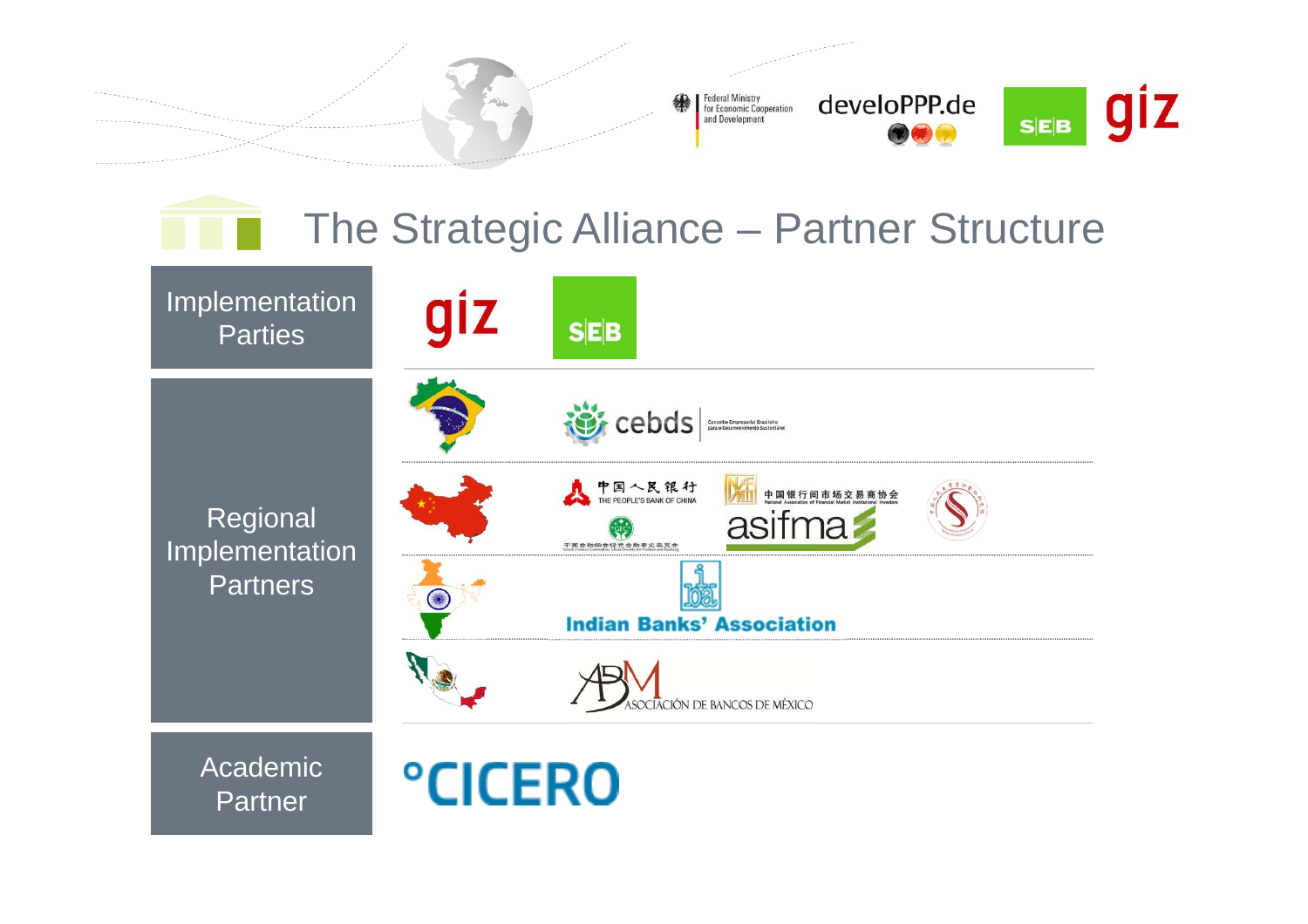Federal Ministry<br>for Economic Cooperation<br>and Development develoPPP.de



## The Strategic Partnership – Timeline

|                               |      |                |                |                                                                                                                                                                                           | Customized, industry/environmental theme focused workshops |                |                |  | <b>Exemplary</b><br>green bond<br>issuance(s) |  |
|-------------------------------|------|----------------|----------------|-------------------------------------------------------------------------------------------------------------------------------------------------------------------------------------------|------------------------------------------------------------|----------------|----------------|--|-----------------------------------------------|--|
| Multi-Stakeholder<br>Approach |      |                |                | movers in issuing a green bond                                                                                                                                                            | Offer advisory and technical support to potential first    |                |                |  |                                               |  |
|                               |      | <b>Kickoff</b> |                | Provide (institutional) investors with in-depth knowledge and tailored advice<br>on the opportunities offered by green bonds as asset class                                               |                                                            |                |                |  |                                               |  |
|                               |      | Symposia       |                | Support domestic second opinion providers in the delivery of independent<br>reviews based on the highest certification and verification standards                                         |                                                            |                |                |  |                                               |  |
|                               |      |                |                | Provide expertise and advice to senior (technical) staff from policymaking<br>and regulatory authorities to support the adaptation and enhancement of a<br>conducive regulatory framework |                                                            |                |                |  |                                               |  |
|                               | Q2   |                | Q <sub>3</sub> | Q4                                                                                                                                                                                        | Q1                                                         | Q <sub>2</sub> | Q <sub>3</sub> |  | Q4                                            |  |
|                               | 2016 |                | 2016           | 2016                                                                                                                                                                                      | 2017                                                       | 2017           | 2017           |  | 2017                                          |  |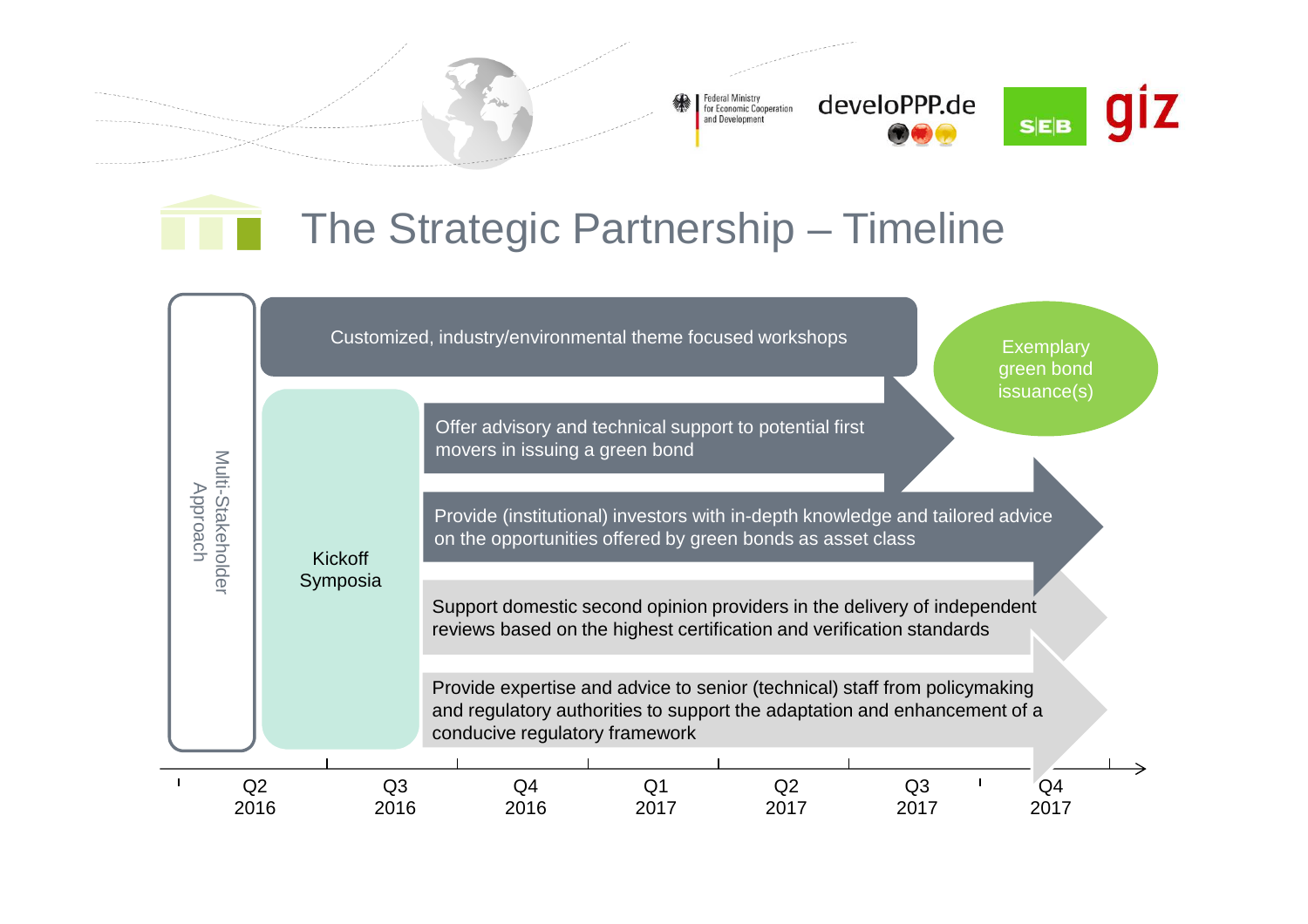

### Contacts: Yannick Motz (vannick.motz@giz.de) and Mats Olausson (mats.olausson@seb.se)